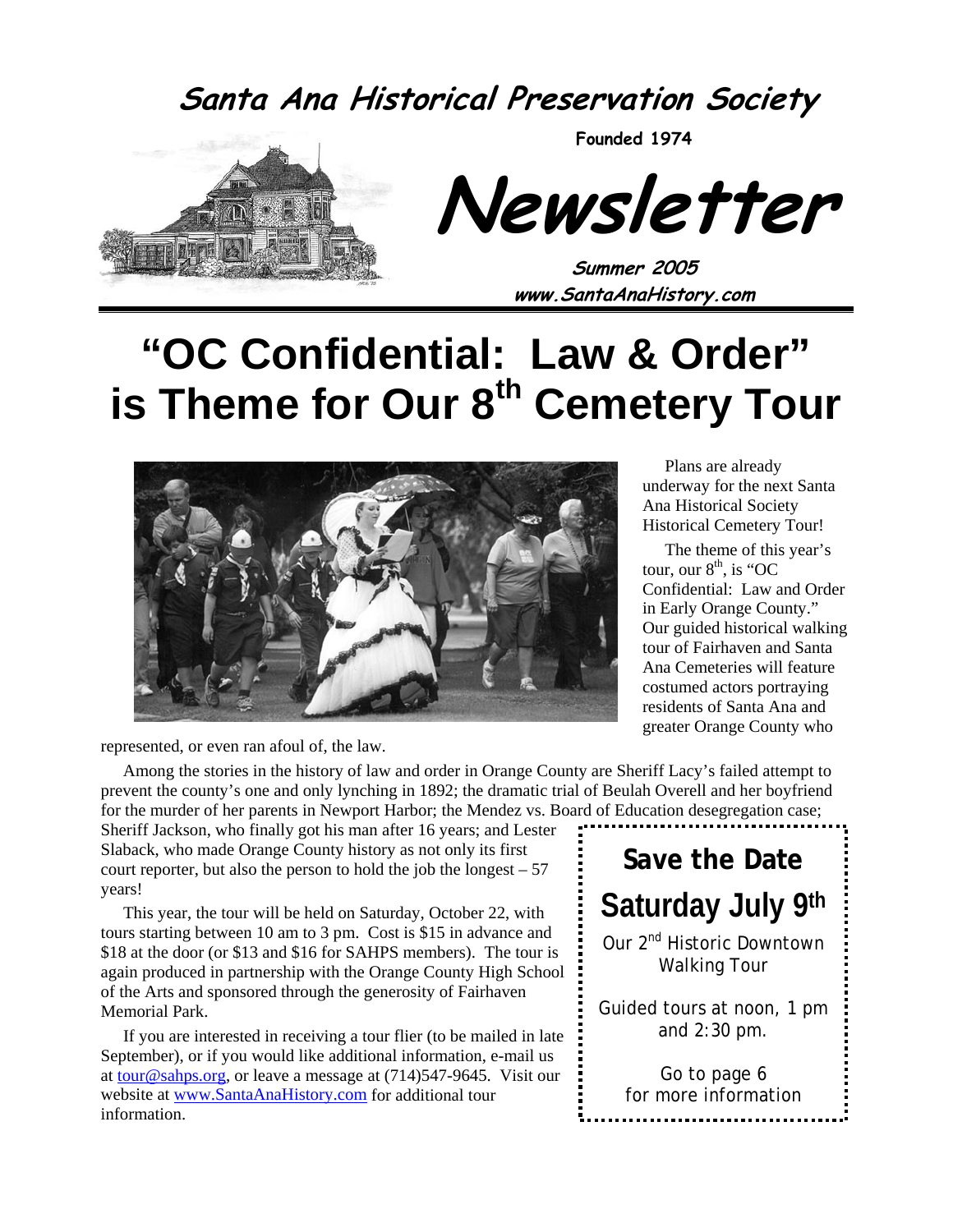### *From the President*

Since the early days of the Society, the size of the SAHPS Board of Directors has fluctuated up and down as Board members depart and new members come on board. A constant, however has been the Board's desire to actively pursue our mission of preservation and education, regardless of the size of our team. So how does the Board manage to do projects when our ambition is at odds with the number of available resources?

One successful method is in partnering with local organizations. Our annual Cemetery Tour is a great example. To allow us to conduct the tour, each year Fairhaven Memorial Park shuts down normal operations for a day and supplies tables, chairs and awnings, along with generous financial support. Arts organizations including Orange County High School of the Arts, STAGEStheatre's WRITERSbloc and Musical Youth Artist Repertory Theatre (MYART) have supplied actors, writers, directors and costumes for past tours. First American Title has supplied paper and printing. The benefit of these partnerships to SAHPS is obvious. The benefit to these generous organizations can range from publicity and recognition, to the simple feeling of accomplishment in supporting a successful event for the community.

A less-recognized, but very important, keystone to our success is our partnership with individuals. That include our loyal docents who act as tour guides for our open houses, neighbors who help us maintain the House and replace broken windows at short notice, friends who lead walking tours, proud owners who create and loan us displays for the House, and volunteers who show up with tools to help at salvage efforts.

These individuals may receive little public recognition, but they are all vital to our success. Are you one of them? Would you like to be? We invite you to become a partner in our success!

*Alison Young* 

The *Santa Ana Historical Preservation Society Newsletter* is produced by the Society for its members and other friends. We invite you to join us in the appreciation and preservation of Santa Ana History. The Society is an all-volunteer organization with no paid staff members.



#### *A Legacy of Preservation Since 1974*

The Dr.Willella Howe-Waffle House, Medical Museum, and Carriage Barn. Built 1889. Saved from demolition 1975.

#### **Santa Ana Historical Preservation Society 2005 Board of Directors**

President Alison Young Vice President Tim Rush Treasurer Guy Ball

Vice President Jo Ann Ramirez Secretary Roberta Reed

**Directors**  Ed Coté Benjamin Grabiel

Ginelle Hardy

Nathan Reed Salvage Operations Lynn Yerby Docent & Open House Coordinator

#### *Newsletter Editor:* Roberta Reed

*Cover House illustration by Ann Berkery Special thanks to Guy Ball, Alison Young, and Hally Sobileski..* 

#### *Visit our website at*  **www.SantaAnaHistory.com**

To contact the newsletter editor directly, please call Roberta Reed at (714) 953-1876 or e-mail at robertareed@sahps.org. All material in this issue is copyrighted 2005 by the Santa Ana Historical Preservation Society, 120 Civic Center Drive West, Santa Ana, California 92701-.7505. Our house phone and message line is (714) 547-9645.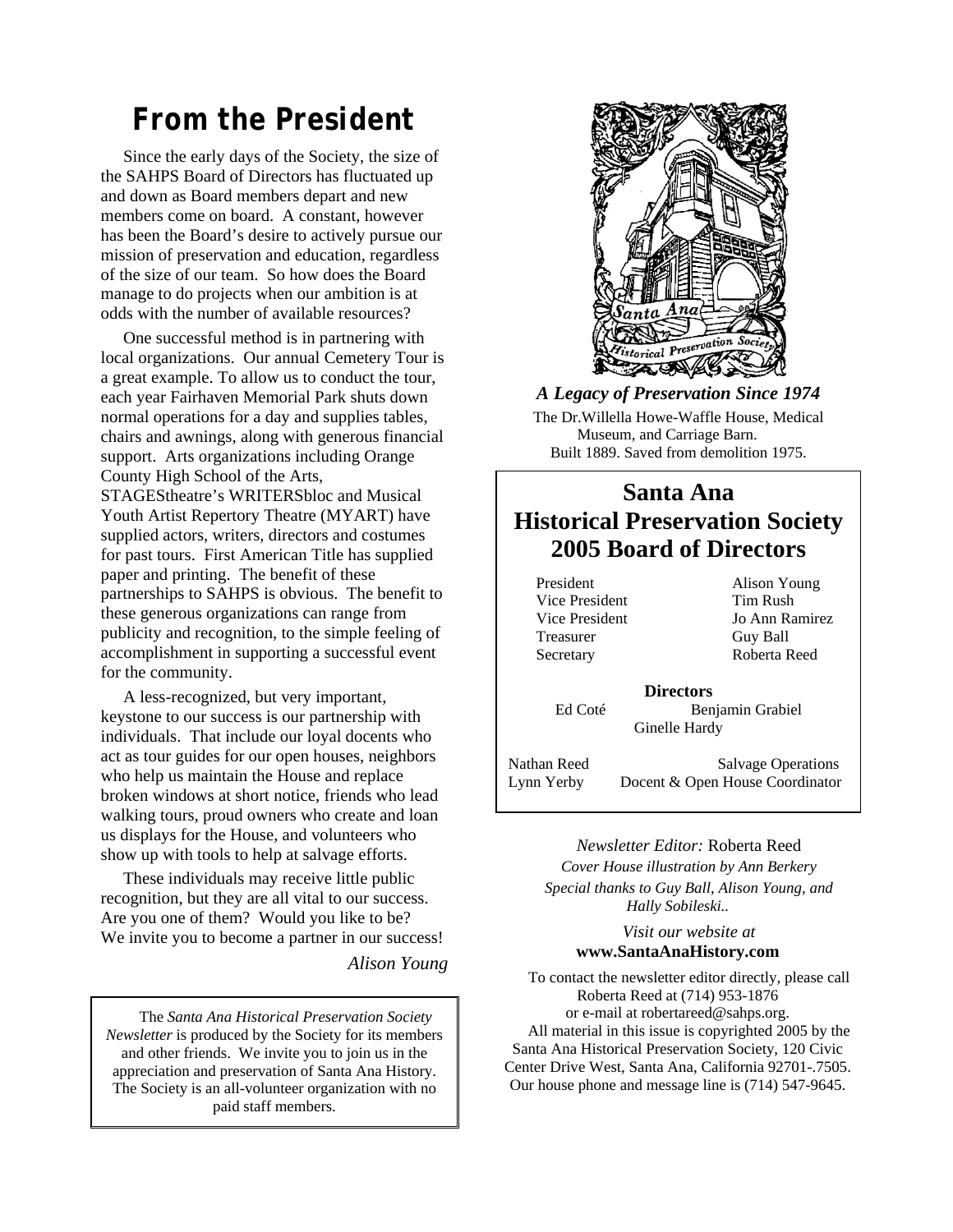## **City's 2005 Preservation Winners**

The city of Santa Ana has announced the 2005 Outstanding Historic Preservation Project Winners. The Santa Ana Historical Preservation Society would like to join the city in recognizing and congratulating the winners. They are:

- Restoration Award: Wayne Curl, for restoration of the interior and exterior of the David Hoy House, 1225 North French Street
- Award of Merit: Ebell Society of Santa Ana, for long term and excellent stewardship and maintenance of the Ebell Club at 625 North French Street
- Rehabilitation Award (Residential): Sylvia and Ron Richardson for restoration of the Anderson House at 2335 North Oakmont Street
- Rehabilitation Award (Commercial): Nestor and Gaffney Architecture LLC for rehabilitation of the interior and exterior of the Phillips Block Building at 301-309 West Fourth Street
- **Historic Infill Design: Mercy House for** sensitive historic infill design of the San Miguel House at 814-818 North Garfield Street

This was the third annual presentation of awards, and honorees were recognized at City Council on June  $6<sup>th</sup>$ . Congratulations to all!!

**A proud donor of printing to SAHPS** 

Myrna Lopez, L & M Printing Company

> 562/867-4197 LMprinting1.1@juno.com

Quality, Fast Service, and Excellent Prices



## **Upcoming Walking Tour Offers Glimpse of 100 Year Old Downtown**

On **Saturday, July 9th**, the Santa Ana Historical Preservation Society will host guided walking tours of historic downtown Santa Ana.

Santa Ana's downtown has one of Orange County's best remaining collection of commercial and office buildings built during the late 1800s and early 1900s. Informative docents will lead small groups to view the exteriors of many of Santa Ana's most interesting old buildings, including the Old Orange County Courthouse, the former Masonic Temple Building, old City Hall, the Spurgeon Building, and the Santora Building. As part of the tour, the Dr. Willella Howe-Waffle House will be open from 12 noon until 4 pm.

Tours will start at the Dr. Howe-Waffle House at 12, 1, and 2:30 pm and groups will be limited to 20 people each. The cost is \$8 per person, or \$6 per person for SAHPS members, and includes a beautifully detailed map of the historic downtown area. Paid reservations are highly recommended.

Send a check (or charge information) to SAHPS-Walking Tour; 120 Civic Center Dr., W; Santa Ana, CA 92701-7505 with your desired start time. Please include your phone number or e-mail address so we can contact you if your desired start time is not available. For more information, call us at the Society's message line at  $714/547-9645$ , e-mail tour@sahps.org, or check out our website www.SantaAnaHistory.com.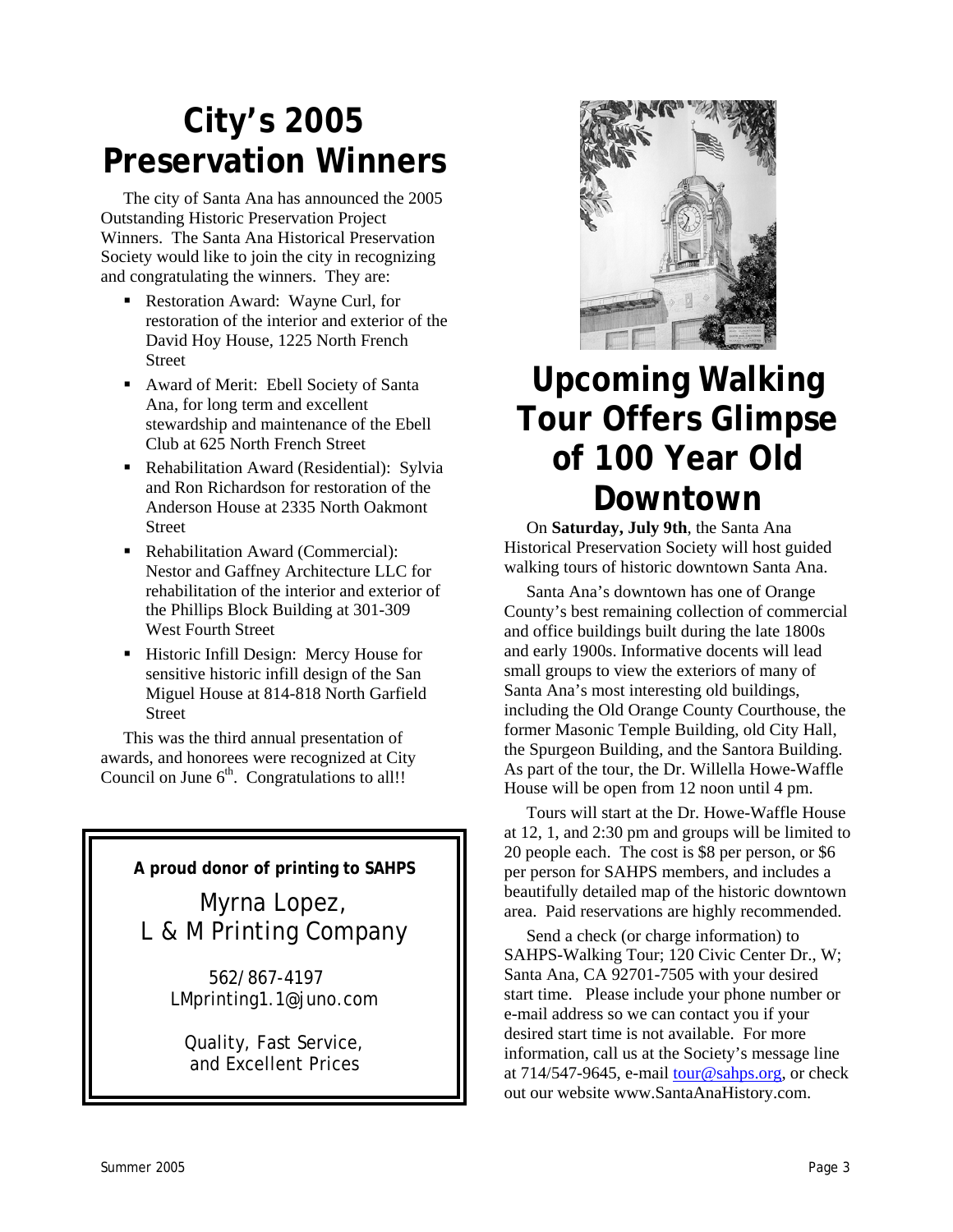

Longtime historical activist Phillip Chinn being presented the Society's Annual Preservation Award by event host Rob Richardson

## **SAHPS Annual Dinner and Election Held; Phillip Chinn Receives Our Highest Award**

The Annual Membership Dinner and Meeting of the Santa Ana Historical Preservation Society took place on Monday, March 21, 2005 at the historic Santa Ana Ebell Club.

Rob Richardson acted as host for the evening. Members and friends were treated to the year 2004 in review. Business for the evening consisted of the election and installation of the 2004 Board of Directors.

The Society was pleased to present two awards that evening. Phillip C. Chinn received out Annual Preservation Award for his many years of work in historic preservation in Orange County and Santa Ana, particularly for his work with Orange County Heritage. Bob Blankman was also presented an award in honor of his wife Barbara, photo archivist at First American Title, who passed away last year.

The evening concluded with a featured presentation by architect Richard H. Dodd who spoke on the Evolution of Orange County **Architecture** 

We would like to give a very special thank you to the members of the Ebell Club for hosting the event and Catholic Worker (who provided the catering) for their hard work in preparing and serving dinner for the evening, helping to make the evening special for all.



**One of many great items saved from the wrecking ball!** 

### **Old House Preservation and Salvage**

As you read this, the Society is in the midst of another salvage operation of city-owned houses. We wish we could save every old house, but since we can't, our salvage activities serve to help this houses live on elsewhere. The goal of our sweatlabor is two-fold: to serve as a fundraiser for the historical society, and to provide a cost-effective way for old house owners to restore or preserve their home.

Once the salvage operation is complete, we will be planning a salvage sale at the Dr. Howe-Waffle House. Items we already have are vintage doors, window and trim mouldings, bathtub, sinks, roof tiles, and various accessories.

The sale date has not been set yet, but if you are interested, please leave a message at the House at (714) 547-9645 or e-mail us at RobertaReed@sahps.org and we will make sure you get the information about the sale.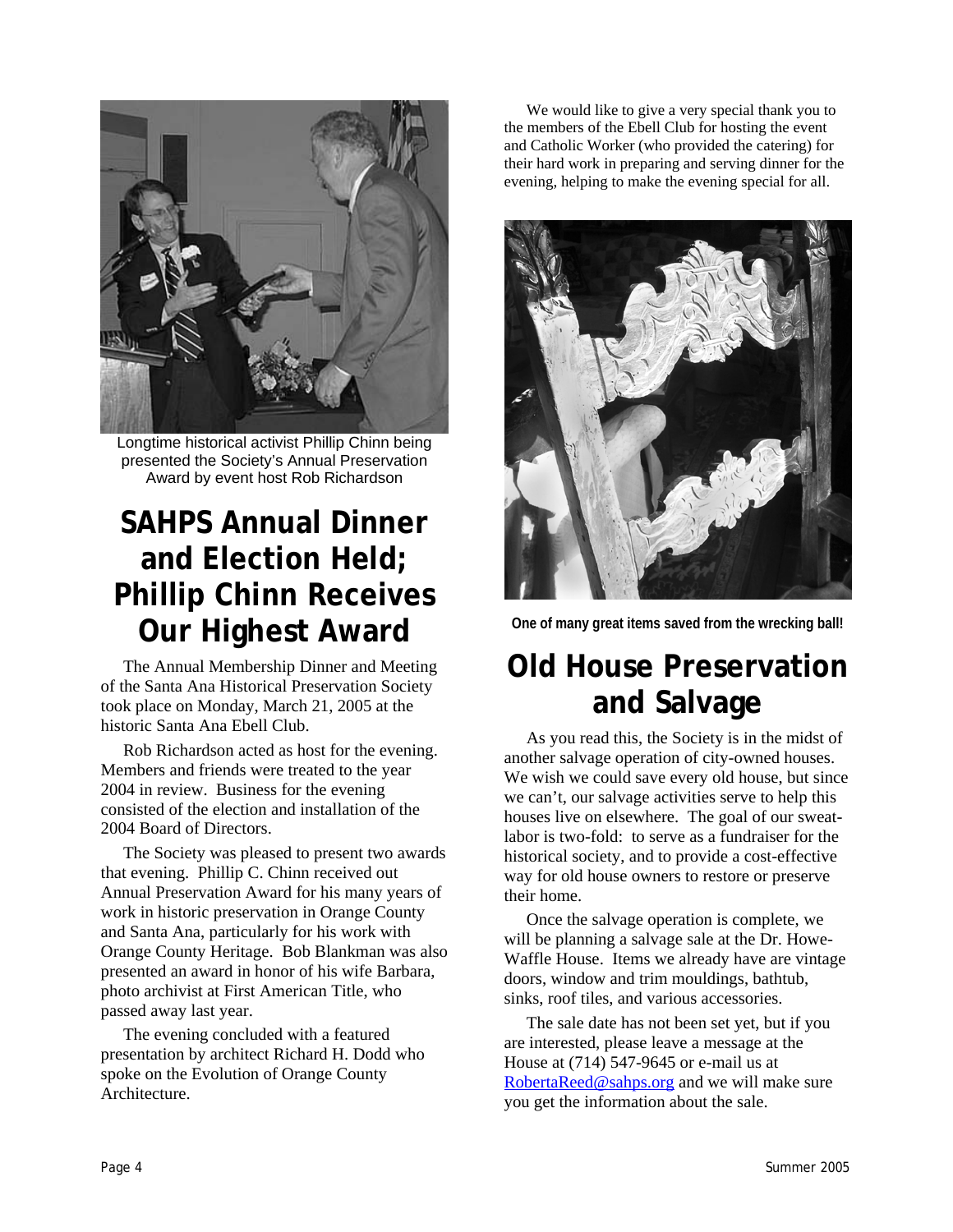# **Measure A Passes**

Following a very heated campaign on both sides, on April  $5<sup>th</sup>$ , Santa Ana voters went to the polls to decide on the fate of One Broadway Plaza. 56% of the voters cast their vote in the affirmative, meaning that they wanted One Broadway Plaza to be built.

This affirmative vote opens up the very real possibility that the historic Yale Apartments will be demolished and could have unknown negative effects on historic preservation in Santa Ana in the future.

The Santa Ana Historical Preservation Society is disappointed with the results, but we do intend to continue our work of historic preservation in the city, whenever possible.

### **Donations Accepted: With Grateful Thanks**

The Santa Ana Historical Preservation Society would like to say a special thank you to two members of the Ebell Club for their generous donations which were given to the Society on the night of the Annual Dinner.

**Mrs. Barbara Belitz** donated a beautiful Victorian dress and **Mrs. Carol Haven** donated a World War I nurse's uniform which had belonged to her mother.

Both dresses are now on display at the Dr. Howe-Waffle House, and we are grateful to both ladies for thinking of us with their donations.

If you have vintage items you would like to donation, please leave a message for president Alison Young at 547-9645. We're also interested in older

**A proud donor of time & labor to SAHPS** 

**Prime Time Plumbing** 

*Renovations, Small Repairs, Drain, & Rooter* 

> Terry 949 275-2913 Irvine, CA

# *Bits & Pieces*

So much to write about, so little space……

First, for all those who have been with the Society a while, do you remember the **Society graphic** on page 2? We came across this recently in some archive materials and loved its style. We'll be reusing it from time to time. However, do any of you know the history to it? We'd love to capture that information. Please help!

The **Santa Ana Firefighter's Museum** held an open house recently and our intrepid web-Guy was there taking a few photos. We don't have space in these pages, but if you browse over to our website, you'll see a quick link to photos of many of the Museum's displays. It's not as good as actually being there, but the photos show how much effort Lou Fernandez, Tim Graber, and all the other firemen have put into this project. Go to www.SantaAnaHistory.com and click on the Fire Museum link.

Members like you have donated over \$800 to the **House Maintenance Fund** started earlier this year to help pay for some special upkeep-type projects around the House. Already, we've paid for impovished plant replacement, small repairs, and minor re-painting. Our "honey-do" list is way larger than our budget. Please consider helping us by sending in a special donation. Write in "House Fund" in the remark section of your check. Thank you!

Washington Square resident **David Jirik** of **Heliotrope Studios Productions** came to our rescue last year to videotape our OC Aviation History cemetery tour when we didn't have funding to. He's now in process of doing the final editing of the video for a DVD production we hope to have available in the next few months. We've seen the preview and it looks great. We'll tell you more about it in a future issue so you can order your own copy.

**A hearty Congratulations** to the residents of the **Floral Park Neighborhood** for winning the 2005 Neighborhood of the Year award from the Neighborhoods USA. NUSA recognized Floral Park for their hard work on their annual tour, friendliness and comraderie, neighborhood organization, and other neighbor-related functions. Floral Park beat out neighborhoods across the country to win this coveted award.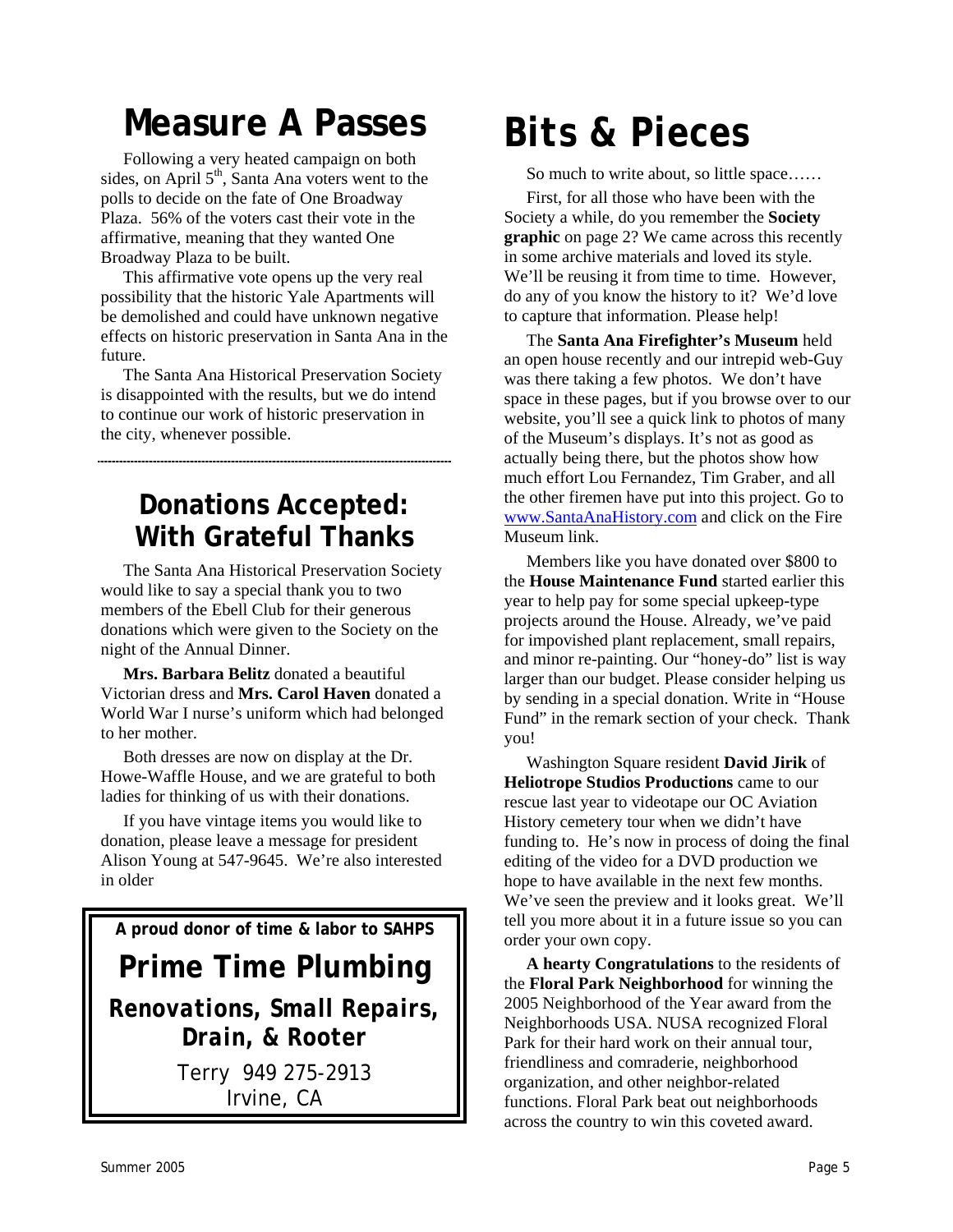#### *Bits & Pieces, continued…..*

The Society has won a small **Grants for Blocks** grant through the City to help us create a video "oral history" program. The funding allows us to videotape "conversations" with two longtime residents. This won't be a huge project (no Star Wars type of production) but more like a well-done home movie of a casual conversation. The first recordings will be a prototype to see how well our plans work and if we can roll it out to a larger effort – particularly if we can obtain additional funding or donations. The final outcome is expected to be an hour-long DVD. We'll let you know more as the process evolves.

The **Santa Ana Historic Photo Calendar** has been delayed. We expect to get back on track by fall in order to have a 2006 calendar. We'll let you know more at that time.

Our memberships are at a recent all-time high. However, we're looking to get about 12 more to meet our 2005 goals. If your mailing label doesn't say MEM05, please consider joining – at any level. Your financial and moral support help us in our efforts to preserve and celebrate our local history. We can't do this without you.

And to all who joined and renewed for 2005 – THANK YOU! You're response to our membership drive has been awesome and reminds those of us on the board and volunteering, that we're not alone – that our members believe in what we're doing and are willing to help – maybe not always in volunteer time, but definitely in funds to help us maintain the house, create our Living History programs, and to share local history with others in our community and around the country. Thank you, thank you, thank you!



**Richard Dodd**, AIA, the featured speaker at our recent annual membership dinner.

(Thanks to Chris Jepsen for the photos from the event)



**Christmas 1907 at the Howe-Waffle House**

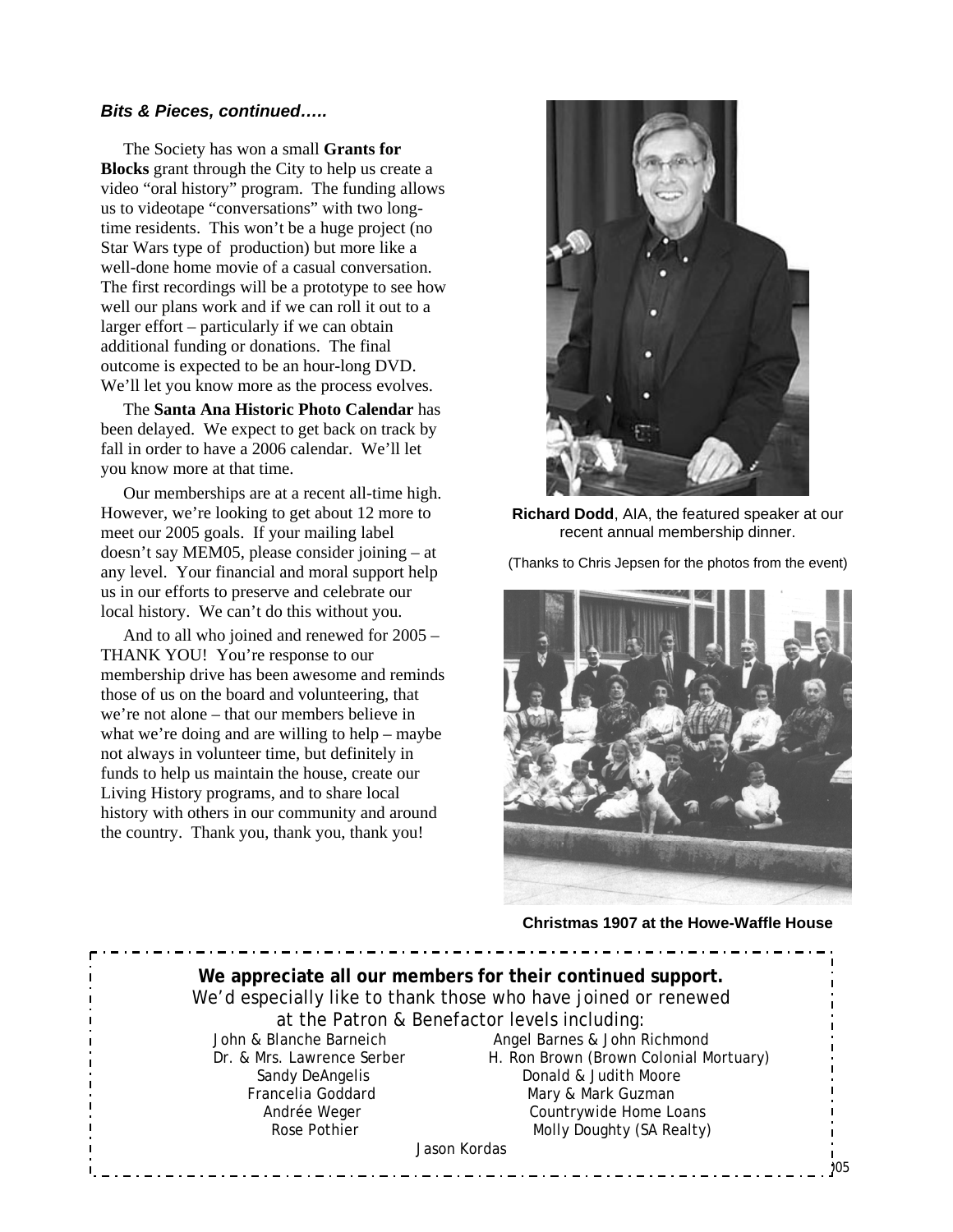

The Santa Ana Historical Preservation Society Invites You to Attend Our

# **Historic Downtown Walking Tour**  Saturday, July 9, 2005 **12:00 noon to 4:00 pm**

Join us for an informative tour of historic downtown Santa Ana. Learn details about the vintage buildings, their architecture, and their history!

On Saturday, July 9<sup>th</sup>, informative docents will lead small groups to view the exteriors of many of Santa Ana's most interesting old buildings, including the **Old Orange County Courthouse**, the **Masonic Temple Building**, **old City Hall**, the **Spurgeon Building**, and the **Santora Building**.

Tours start at the Dr. Willella Howe-Waffle House at 12, 1, and 2:30 pm and groups will be limited to 20 people each. Reservations are highly recommended. The cost is \$8 per person and includes a beautifully detailed map of the historic downtown area. (Member's cost is \$6.)

Send in the form below to pay and reserve your preferred tour start time. You can also leave a message at (714) 547-9645 or email tour@sahps.org to reserve a time. Be sure to give us your name, number in party, phone number, and preferred start time.

A tour of the Victorian-style Dr. Howe-Waffle House and Medical Museum, built as the homeoffice of one of Orange County's first female physicians, will be included.

See www.SantaAnaHistory.com for additional information or call/email with additional questions.

| Send to: SAHPS - Walking Tour; 120 Civic Center Dr., W; Santa Ana, CA 92701-7505 |                                                                                                  |  |
|----------------------------------------------------------------------------------|--------------------------------------------------------------------------------------------------|--|
|                                                                                  | Please reserve ______ openings for the _______ 12 pm ________ 1 pm _______ 2:30 pm start time.   |  |
|                                                                                  | write your number, expiration date, and address of the card holder on a separate piece of paper. |  |
|                                                                                  |                                                                                                  |  |
|                                                                                  |                                                                                                  |  |
|                                                                                  |                                                                                                  |  |